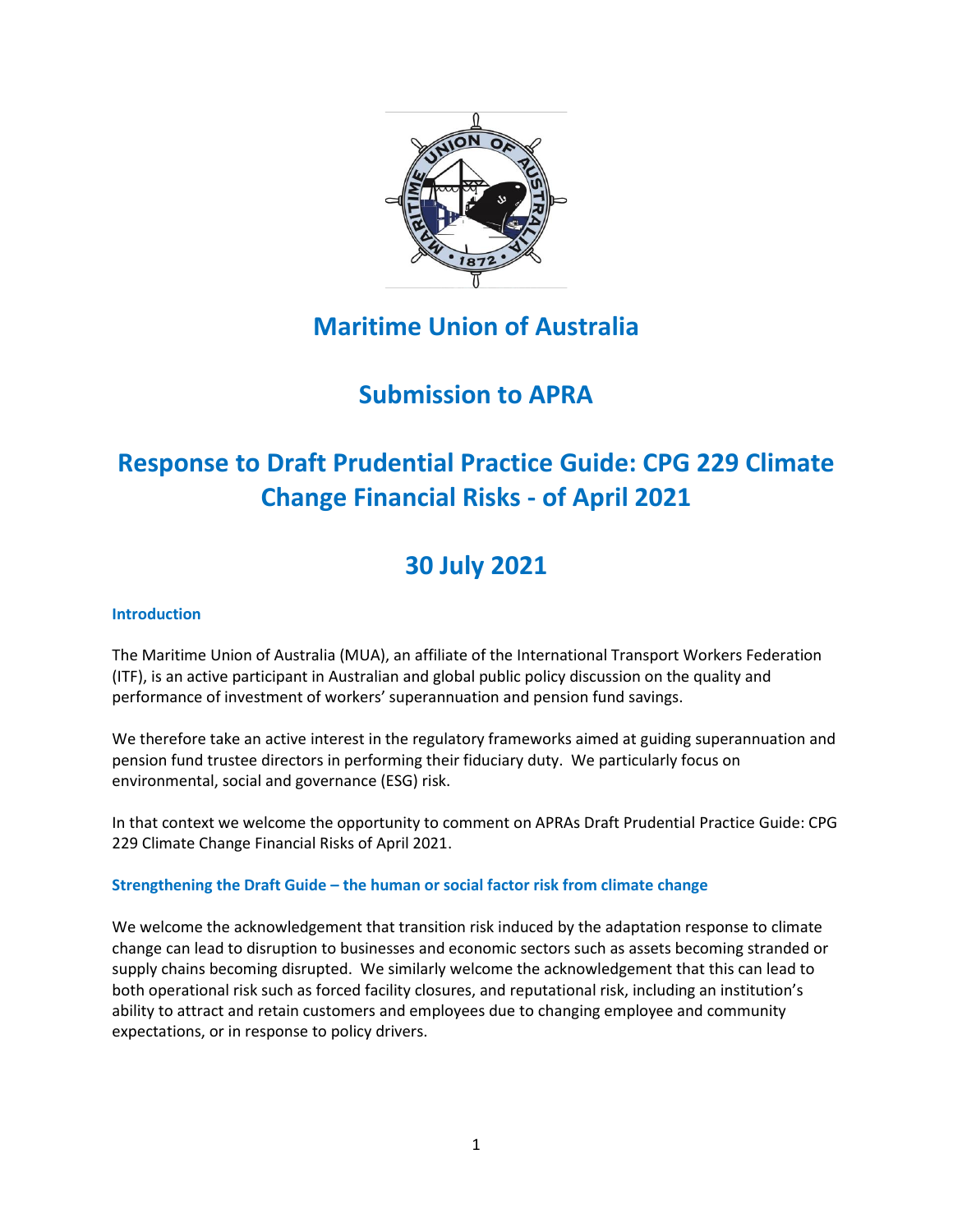In that context we urge APRA to include in its guidance a reference to the human element or social factor risk from climate induced events and from industrial transitions, be they in energy, resources, transport, agriculture or tourism.

A UN Discussion Paper on the Social Dimensions of Climate Change noted that "*People are not only the victims of negative impacts of climate change; they are the drivers of climate change and the essential agents for redirecting development trajectories. This understanding – of the central role of people, social dimensions and institutions – should profoundly reshape the way in which policy-makers craft and implement climate change policy.*

*It is especially compelling at this important juncture when many nations are committing to more robust mitigation and adaptation strategies, and the international community is deliberating core elements of the next climate change paradigm amid pressing expectations for concrete results.*

*At its most basic, climate change impacts people and response measures depend on people to be successful. Thus the social dimensions of climate change, the interplay between climate as a phenomenon, its related policy, and society – including the role of people as victims to and agents of climate change – are critical to successful climate policy. To date, however, the human variable of the climate equation has been too frequently missing or weak*." 1

The Paris Agreement itself acknowledged the importance of the social dimension. The preamble states that governments should take into account "*the imperatives of a just transition of the workforce and the creation of decent work and quality jobs in accordance with nationally defined development priorities*." 2

### **A specific reference to a just transition in APRA Guidance**

A report produced by the London School of Economics and Political Science reported that "*the just transition is a necessary agenda for investors to work on, one that is fully consistent with the fiduciary commitment to responsible investment and the integration of environmental, social and governance (ESG) dimensions in all decision making. The just transition is equally relevant for investors whether they are focused on the E or the S of ESG and reveals the need to bring these dimensions together. As fiduciaries, there are important contributions that can be made as stewards of assets, allocators of capital and influential voices in public policy. These now need to be deployed in a strategic fashion*."<sup>3</sup>

We therefore urge APRA to include in those sections of its guidance addressing risk management and in particular when referring to risk mitigation, a proposal that it would be prudent that a just transition be an important factor for an institution to consider as part of their risk mitigation planning.

<sup>1</sup> United Nations Task Team on Social Dimensions of Climate Change: Discussion Paper, *The Social Dimensions of Climate Change*, https://www.who.int/globalchange/mediacentre/events/2011/social-dimensions-of-climatechange.pdf

<sup>2</sup> UNFCCC (2015) *The Paris Agreement*. http://unfccc.int/files/home/plication/pdf/paris agreement.pdf

<sup>&</sup>lt;sup>3</sup> The Grantham Research Institute on Climate Change and the Environment, London School of Economics and Political Science in conjunction with the Initiative on Responsible Investment at the Hauser Institute for Civil Society at the Harvard Kennedy School, in partnership with the PRI, *Climate change and the just transition: A guide for investor action*, December 2018, https://www.unpri.org/download?ac=9452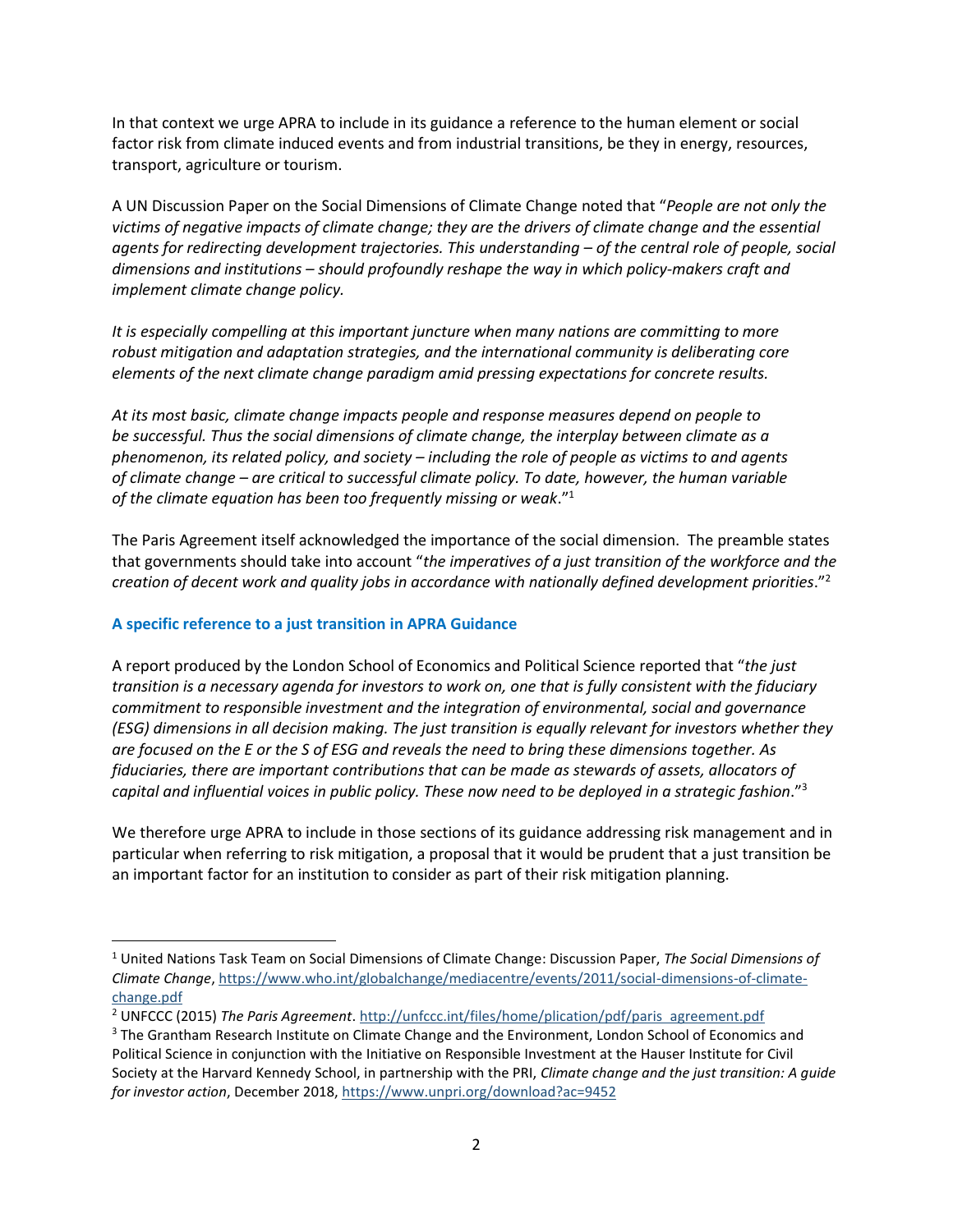The ACTUs Guidance on Securing a Just Transition says that "*Successful just transition planning will help achieve a fully employed, engaged and productive work force across the economy, which from an investment perspective means more productivity and better investment outcomes for the funds."<sup>4</sup>*

The Guide sets out a three step process for investors to consider in their risk mitigation strategies:

- Step 1: Engage:
	- $\triangleright$  Ensuring social dialogue with workers and their unions, and potentially government; and,
	- $\triangleright$  Consulting broadly with key stakeholders such as communities.
- Step 2: Plan:
	- $\triangleright$  Collaborate to produce concrete, time-bound, asset level, business, and sectoral plans for a just transition, including emissions reductions, workforce, and community planning. Through this process of just transition planning the interests of long-term investors and their investments are better aligned, noting that company-level decisions to cut emissions can have effects - positive and negative - on workers and communities and might require hiring of additional workers, improving the skills of workers, redeploying workers, or early retirement of workers in high-emissions business areas.
- Step 3: Enact:
	- $\triangleright$  Deliver plans and advocate for broader action to promote just transition. Delivery of company plans should be accompanied by regular monitoring, reporting and social dialogue focused on accountability, results, and learning. Transparency towards workers, communities, other stakeholders, and shareholders is key. Company plans for just transition are most effective when they are tied to the broader context of action by other employers, local and regional governments, national governments, and investors. Companies should advocate and collaborate, individually and through organisations, for stronger collective just transition planning

The PRI which represents investors with over US\$2.75 trillion assets under management, says that neglecting ESG issues can lead to asset owners mispricing risk and making poor investment decisions.<sup>5</sup> Furthermore, Principle 2 (of its 6 Principles) encourages PRI signatories to be active owners and incorporate ESG issues into their ownership policies and practices. PRI says that "*Active ownership is generally regarded as one of the most effective mechanisms to reduce risks, maximise returns and have a positive impact on society and the environment – for passive and active investors*." 6

The London School of Economics report concluded that "*The evidence shows that the shift to a resilient, low carbon economy will boost prosperity and be a net driver of job creation. There will be transitional challenges, however, for workers, communities and countries as this shift takes place. To address this, investor strategies to tackle the growing threat of climate change need to incorporate the full range of environmental, social and governance (ESG) dimensions of responsible investment. As fiduciaries,* 

<sup>4</sup> ACTU, *Securing a Just Transition: Guidance to assist investors and asset managers support a just transition,* February 2021, https://www.actu.org.au/media/1449436/securing-a-just-transition feb2021.pdf

<sup>5</sup> Principles for Responsible Investment (PRI), *Investment Consultants and ESG: An Asset Owner Guide, https://www.unpri.org/asset-owner-resources/investment-consultants-and-esg-an-asset-owner-guide/4577.article* <sup>6</sup> PRI, *A Practical Guide to Active Ownership in Listed Equity*, https://www.unpri.org/listed-equity/a-practical-guideto-active-ownership-in-listed-equity/2717.article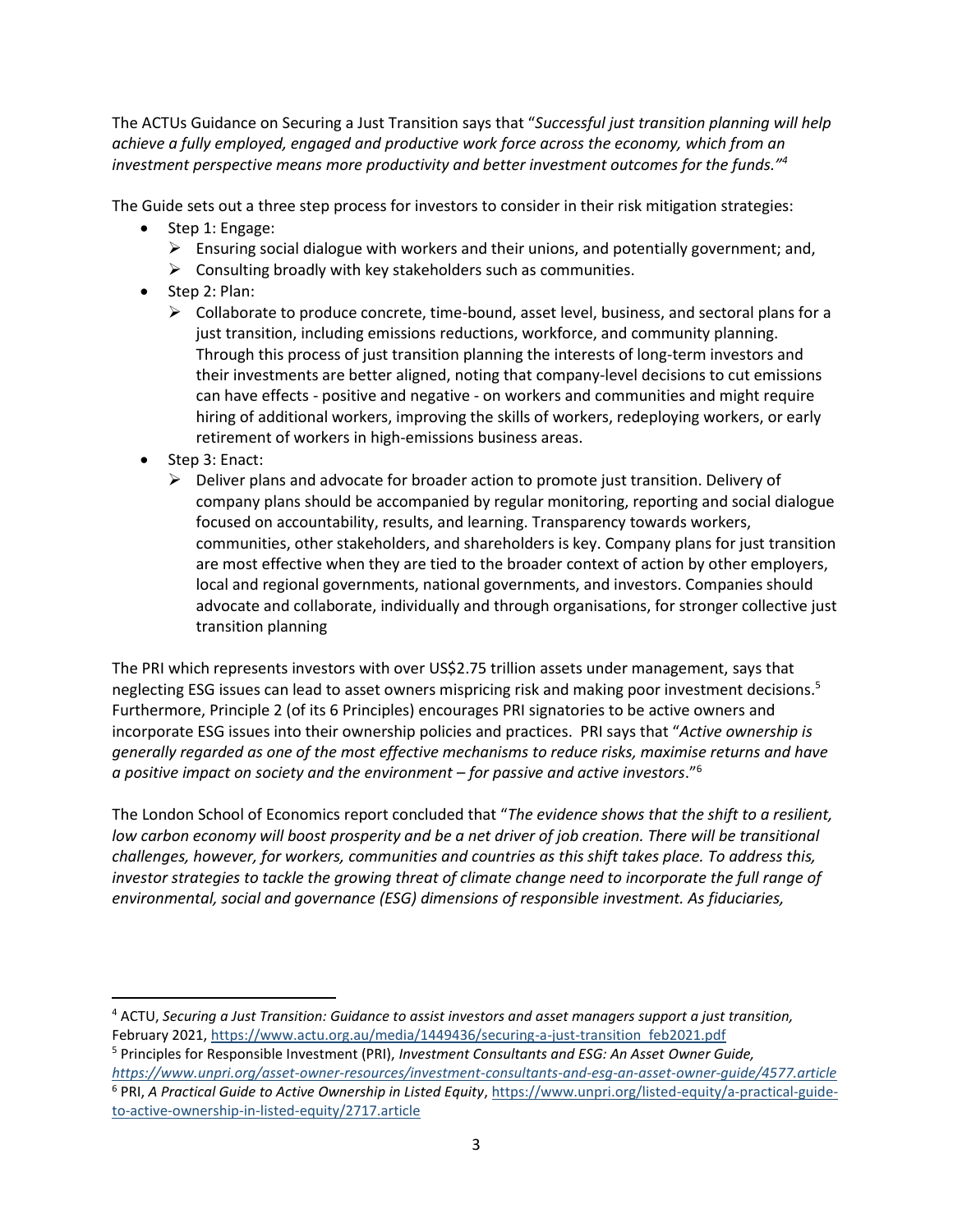*investors can make an important contribution to achieving a just transition, as stewards of assets, allocators of capital, and as influential voices in public policy*."<sup>7</sup>

The report set out five motivations for investor action which are aligned with core duties and interests of investors and also show that contributing to the just transition is a way for investors to deliver positive social and environmental impacts. The five motivations are:

- 1. Broadening the understanding of systemic risks from climate change, by factoring in issues such as social exclusion and increasing inequality.
- 2. Reinvigorating fiduciary duty by better capturing the interrelated environmental and social drivers of long-term performance and by taking better account of beneficiary interests in sectors and regions affected by the transition.
- 3. Recognising material value drivers in terms of corporate practices in the workplace and the broader social licence to operate business performance will be increasingly conditioned by the just transition.
- 4. Uncovering investment opportunities that combine climate and social goals such as inclusive growth, identified through the lens of the just transition.
- 5. Contributing to societal goals including existing responsibilities to respect international human rights and labour standards as well as new ways of realising the Sustainable Development Goals.

Based on these motivations, the report identifies five areas for action through which investors can make the just transition part of their core operating practices:

- 1. Investment strategy: Assessing exposure to the social dimension (including employment impacts) of the transition, pursuing dialogue with workers and other key stakeholders, and integrating just transition factors into investment beliefs and policies.
- 2. Corporate engagement: Including just transition factors in investor expectations, requesting disclosure, benchmarking performance, and pressing for improvement. The guide provides an initial set of questions for corporate engagement.
- 3. Capital allocation: Incorporating the social dimension into strategies for climate investment across all asset classes, including listed equities, bonds, private equity and real assets.
- 4. Policy advocacy and partnerships: Making the just transition a part of policy dialogue at subnational, national and international levels as well as taking part in place-based partnerships.
- 5. Learning and review: Understanding emerging lessons and disclosing results so that the efficiency and effectiveness of investor action on the just transition continue to improve.

We believe that APRA should be incorporating these types of investor actions in its updated guidance.

The European Commission also regards mitigation of climate change as a means to create more jobs than it will cost, but notes that the changes will be sectoral. It says that realising employment opportunities will require substantial investment in employee skills and innovation and that it is important for the benefits and costs of low-carbon restructuring to be evenly shared across various sectors, occupations, population groups and regions.

<sup>&</sup>lt;sup>7</sup> The Grantham Research Institute on Climate Change and the Environment, London School of Economics and Political Science in conjunction with the Initiative on Responsible Investment at the Hauser Institute for Civil Society at the Harvard Kennedy School, in partnership with the PRI, *Climate change and the just transition: A guide for investor action*, December 2018, https://www.unpri.org/download?ac=9452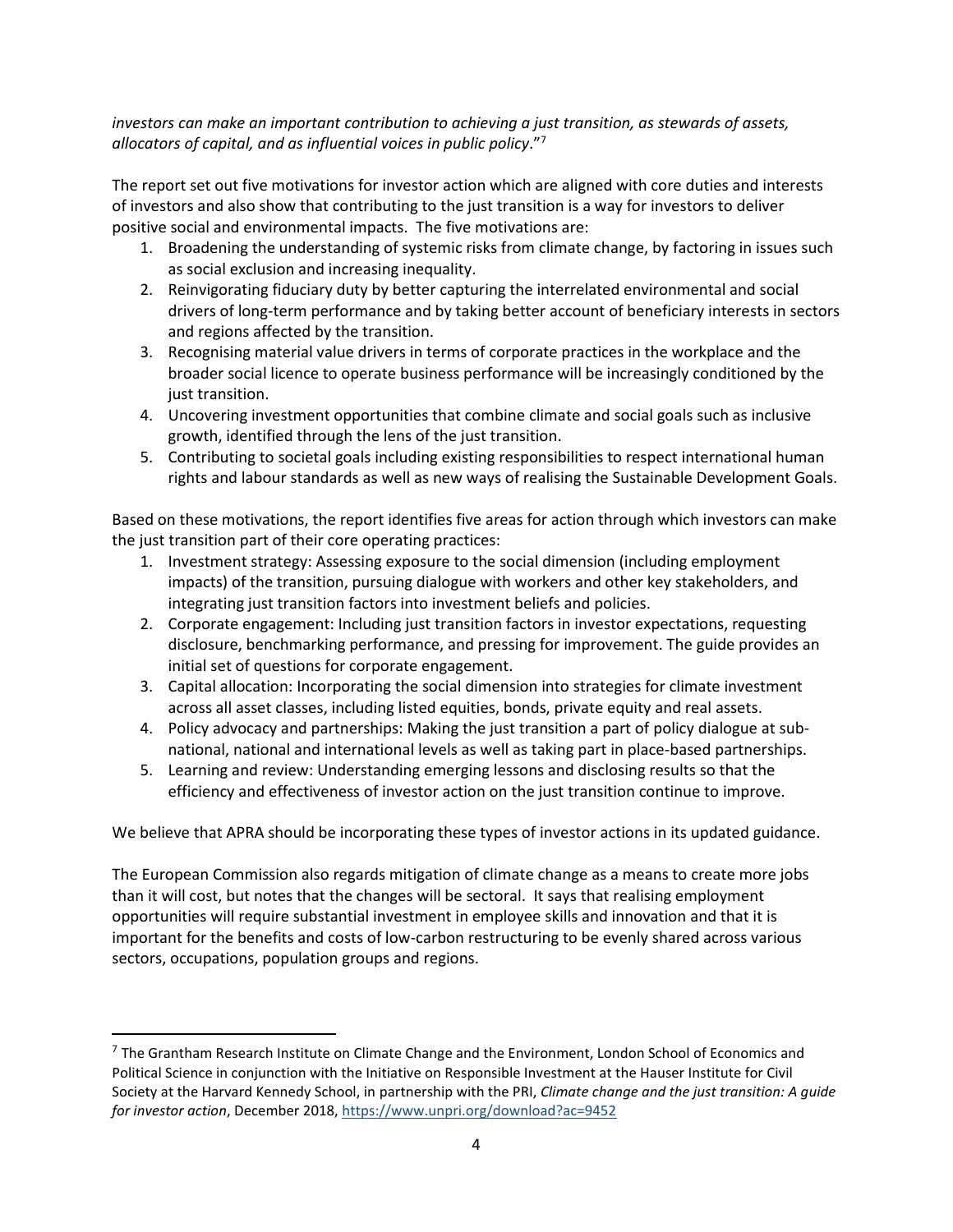The EU says successfully transitioning to a carbon-neutral society will not only require emission reduction measures and business and energy policies, but also employment, social welfare, education and regional policies and notes that the principle of a just transition will seek to meet these challenges. This means implementing emission reductions in a way that is fair to workers. It is about creating new, decent and sustainable jobs, in-service training for new employment, and security of earnings. The goal of a just transition is to increase the participation and commitment of workers in deciding policies for mitigating climate change nationally, regionally and within businesses, thereby promoting a smooth transition to a carbon-neutral society.

In December 2020, the European Parliament agreed to establish the Just Transition Fund, one of the three pillars of the Just Transition Mechanism (JTM) which is part of the European Green Deal to create a climate-neutral economy in Europe by 2050. Among other things it is designed to address the social aspects of the transition, in particular the creation and safeguarding of jobs.<sup>8</sup>

We urge APRA to consider social and human risk in finalising its guidance on managing the financial risks of climate change, and in so doing recommend that institutions place a just transition lens on their investment risk strategies so that the human and community impacts are factored into those risk assessments. This should be incorporated in the risk management, scenario analysis and disclosure sections on the guidance.

## **APRA inclusion of social risk will ensure consistency with other regulators**

We note that ASIC says disclosing and managing climate-related risk is a key director responsibility because climate-related risk is a systemic risk in financial markets that has the potential to significantly impact companies, investors and consumers.

ASIC says its focus is on ensuring listed companies have appropriate governance structures in place to manage this issue, and providing the market with reliable and useful information on their exposure to material climate-related risks and opportunities.

ASIC also considers that the law requires listed companies to undertake an operating and financial review which includes a discussion of climate risk when it is a material risk that could affect the company's achievement of its financial performance.<sup>9</sup>

The Reserve Bank has concluded that "*climate change is exposing financial institutions and the financial system more broadly to risks that will rise over time, if not addressed. According to the Intergovernmental Panel on Climate Change (IPCC), it will take significant effort to limit global warming to 1.5°C above pre-industrial levels, as targeted in the Paris Agreement. Even if targets are met, this level of warming is likely to be accompanied by rising sea levels and an increase in the frequency and intensity* 

<sup>&</sup>lt;sup>8</sup> European Commission, Commission welcomes the political agreement on the Just Transition Fund, 11 December 2020, https://ec.europa.eu/regional policy/en/newsroom/news/2020/12/12-11-2020-commission-welcomes-thepolitical-agreement-on-the-just-transition-fund

<sup>9</sup> Australian Securities and Investment Commission (ASIC), *Managing climate risk for directors*, https://asic.gov.au/about-asic/news-centre/articles/managing-climate-risk-for-directors/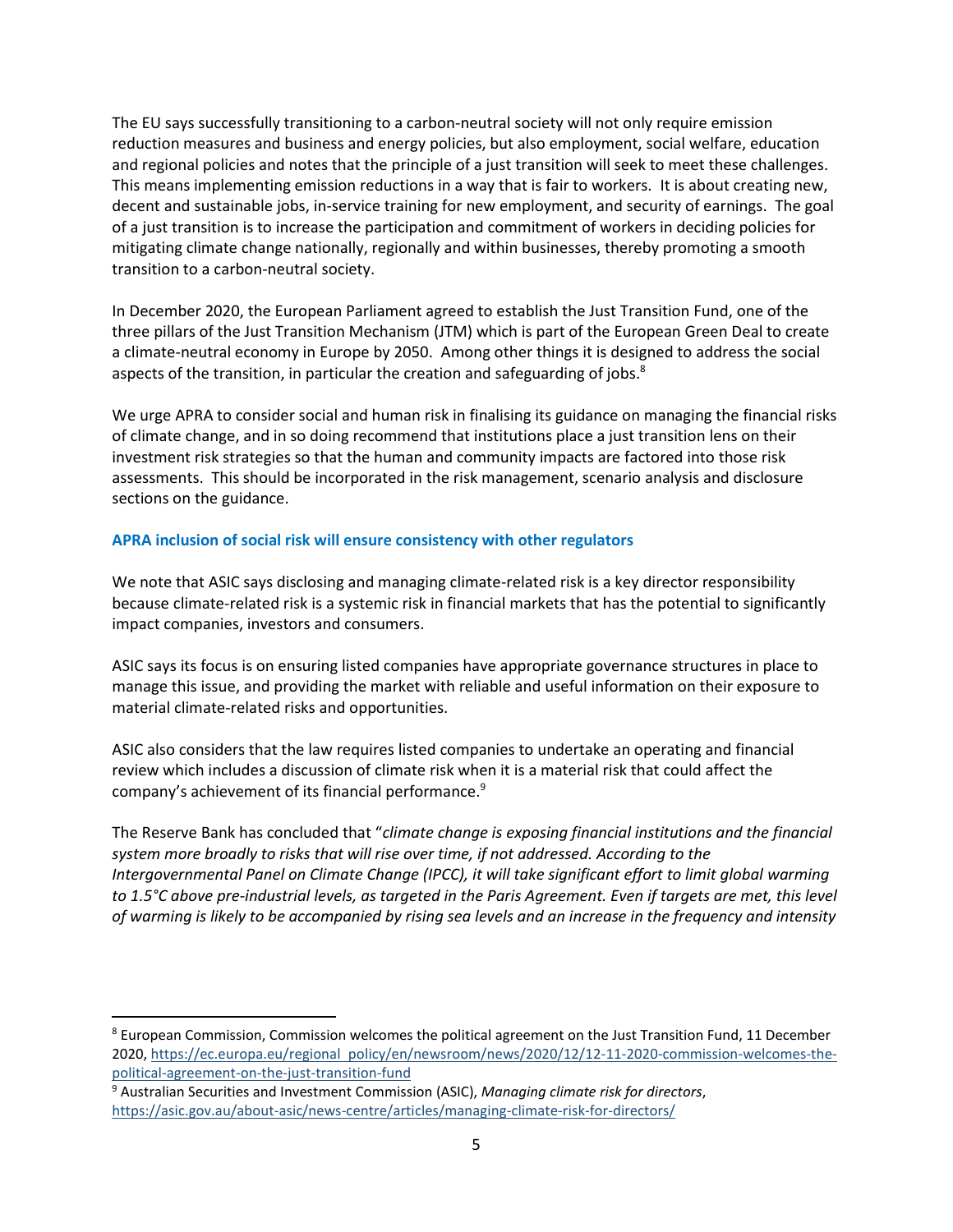*of extreme weather (including storms, heatwaves and droughts). Some of these outcomes are already apparent. These changes will create both financial and macroeconomic risks*." 10

The Reserve Bank says that the financial risks arising from climate change can be classified as either:

- Physical: disruptions to economic activity or reductions in asset values resulting from the physical impacts of climate change;
- Transitional: the impact of changes in regulation or pricing introduced to facilitate a transition to a low-carbon economy; or
- Liability: an inadequate response to these risks also raises the potential for reputational and legal risk.

Importantly, the Reserve Bank notes that "*Banks (and other lenders) are also exposed to physical risks because climate change can result in a decline in the income or value of collateral that they are lending against. Such effects can go beyond the industries directly affected by climate change (such as agriculture and tourism), to the households and businesses that rely on income from those industries. Australian financial institutions that have exposure to carbon-intensive industries – such as power generation and mining, or to energy-intensive firms – will also be exposed to transition risk. Transition to a lower carbon economy can also affect institutions with exposures to individuals and communities reliant on these industries. Sudden or unexpected regulatory change could quickly lower the value of such assets or businesses, some of which may become economically unviable or 'stranded'. Such regulatory changes could either be domestic or come from abroad, given the carbon intensity of Australia's exports. Transition risk could also arise if large investment in technologies allowed new entrants to displace established but emissions-intensive practices, or if consumer preferences shifted rapidly towards 'green' products. If such changes occur abruptly, and certain sectors or firms face large losses, there could be broader dislocation in financial markets, despite the opportunities created for some firms from these changes.*

*Transition risk will be greatest for banks that lend to firms in carbon-intensive industries and to individuals or businesses that are reliant on these firms. Other financial institutions investing in carbonintensive industries, such as superannuation and investment funds, are also exposed to the risk that climate change will diminish the value of their investments. This could occur both through direct investments in carbon-intensive industries, or indirect investments in banks that lend to these industries.*

*Financial institutions may also face reputational damage if they are seen to be contributing to climate change or failing to manage climate risks. This could affect an institution's ability to retain customers and raise funding. Firms also face legal risks if directors fail to address the potential exposure of their firms to climate-related risks, according to the Hutley opinion (a landmark legal opinion on directors' duties in relation to climate change under Australian law)*."<sup>11</sup>

The Australian Securities Exchange (ASX) reports that it is playing an important role in supporting a smooth and orderly transition to a low carbon economy by fulfilling its purpose as a marketplace for capital to be allocated and risk to be assessed and priced. Company reporting and disclosure is central to how capital is allocated and risk priced. ASX supports and promotes disclosure of material risks, including climate change risks, so that investors can make informed decisions when allocating capital.

<sup>10</sup> Reserve Bank of Australia (RBA), *Financial Stability Risks From Climate Change*,

https://www.rba.gov.au/publications/fsr/2019/oct/box-c-financial-stability-risks-from-climate-change.html  $11$  Ibid